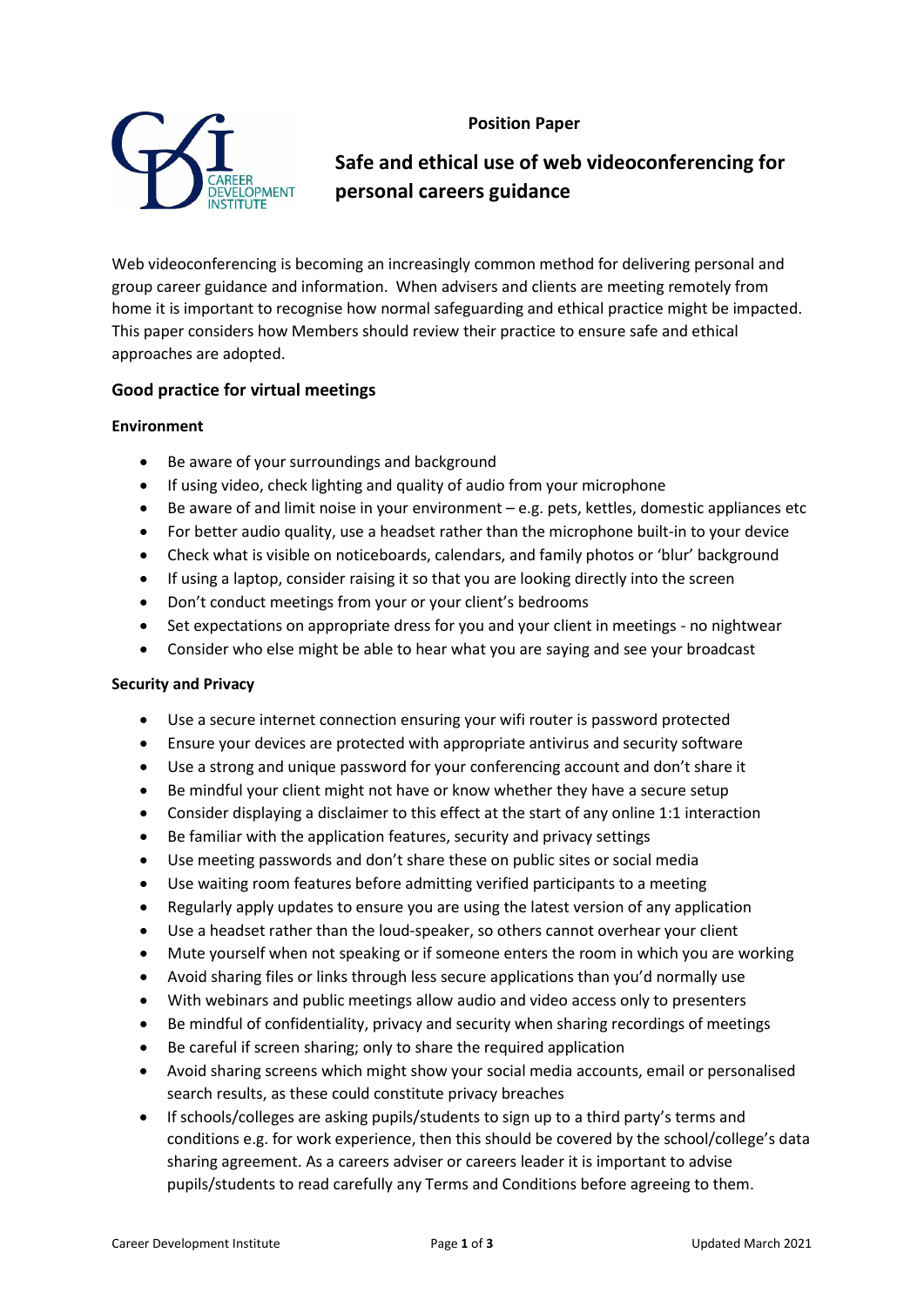#### **Recording and documenting virtual meetings**

- Don't record or capture meeting images without first obtaining agreement from participants
- Give people the opportunity to switch off video/audio sharing before you start recording
- Check meeting settings on who can save chat transcripts or other documents
- Explain what happens to any recorded information such as video, chat or whiteboards how it will be used and how long it will be kept
- Agree what notes are being taken and how they will be used or shared afterwards
- Consider whether or not it is appropriate to record using any mobile devices e.g. phones

## **Practicalities**

- Check whether the client is happy to take part in an online/video session as some may be more comfortable with telephone or audio only
- Be respectful of how long your client is comfortable engaging for online, as this may be a shorter duration than in traditional face-to-face settings
- Offer and take breaks during virtual meetings
- When taking a short break disconnect audio and video, or leave and re-join
- Be aware that you or your client may be interrupted for example by family members
- Consider whether to allow participants to chat publicly or just with hosts and presenters
- Have a back-up alternative approach in mind if there is a technology or application failure

#### **Member ethical principles**

These core principles are drawn from the CDI Code of Ethics. Members should ask themselves these questions in respect of their virtual practice:

- **Competence** do I have the competencies, training and experience I need to provide an effective service using virtual tools and approaches?
- **Duty of Care** can I act in the best interests of my clients, colleagues, organisations and myself?
- **Confidentiality** can I respect the privacy of individuals, conducting interactions/interviews in a suitably private environment?
- **Autonomy**  can I encourage individual autonomy in making decisions, so I am always acting in my client's best interests?
- **Accessibility** can I offer a range of methods for clients to interact to ensure inclusion?
- **Impartiality** can I ensure my professional judgement is objective, and takes precedence over any external pressures and factors that may compromise the impartiality of career development activities and services?

Where there seems to be an ethical dilemma consult with other colleagues, think about fairness, whether you'd recommend the same course of action to another in the same situation, and if your actions were reported in the press how might others judge your fairness?